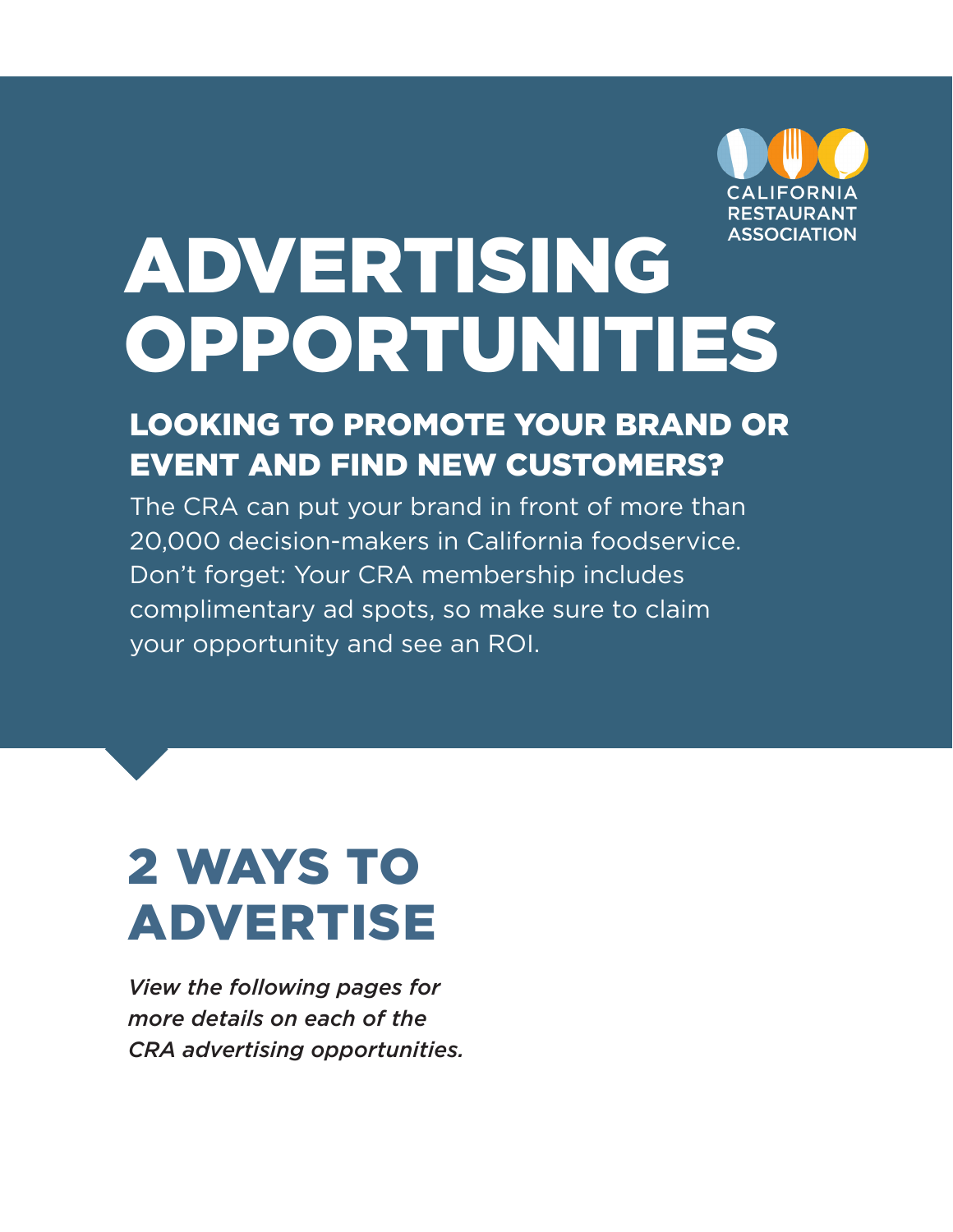## THE SOURCE E-NEWSLETTER

*Our most widely distributed publication goes out weekly to more than 18,000 members and non-members, with an average open rate of 16.5% and an average ad click-through rate of 3%.*

### A. BANNER AD

1

#### **NON-MEMBER \$600 / MEMBER \$300**

This is an image with text (up to 40 words). There are three spots available for sale each week. The ad includes a single link to the advertiser's website, social media, form, or event page.

• IMAGE SIZE\*\**: Submit artwork at 500px wide X 400px tall (final run size 250px X 200px, (see note regarding file dimension)*

- HEADLINE COPY: *15 words MAX*
- MAIN COPY: *40 words*

### B. MEMBER SPOTLIGHT

### **MEMBER \$300**

This is not an ad spot, but an opportunity to share your expertise with CRA members on a subject that would be useful and informative for them. Should be 250 to 700 words, delivered in a Word or Google doc, which CRA staff will help polish and edit. Can include a photo and link to website or blog.

- HEADLINE COPY: *15 words MAX*
- MAIN COPY: *250–700 words*

### B. SQUARE AD

#### **NON-MEMBER \$500 / MEMBER \$250**

This is an image promoting a brand or event, with a single sentence tagline below. There are three spots available for sale each week. The ad includes a single link to the advertiser's website, social media, form, or event page.

- IMAGE SIZE\*\*: *Submit artwork at 400px wide X 360px tall (final run size 200px wide X 180px tall, (see note regarding file dimension)*
- HEADLINE COPY: *5 words MAX*
- MAIN COPY: *15 words MAX*

### GUIDELINES

### SUBMISSION DEADLINE

**All ad or sponsored post materials should be submitted the Friday before the scheduled run date for the content (always a Tuesday).**

### ARTWORK + FILE SPECS

**Click here to see file specifications.**

**Click here to see examples of past issues.** EXAMPLES

**Contact our ad manager with questions or for available dates.** QUESTIONS?

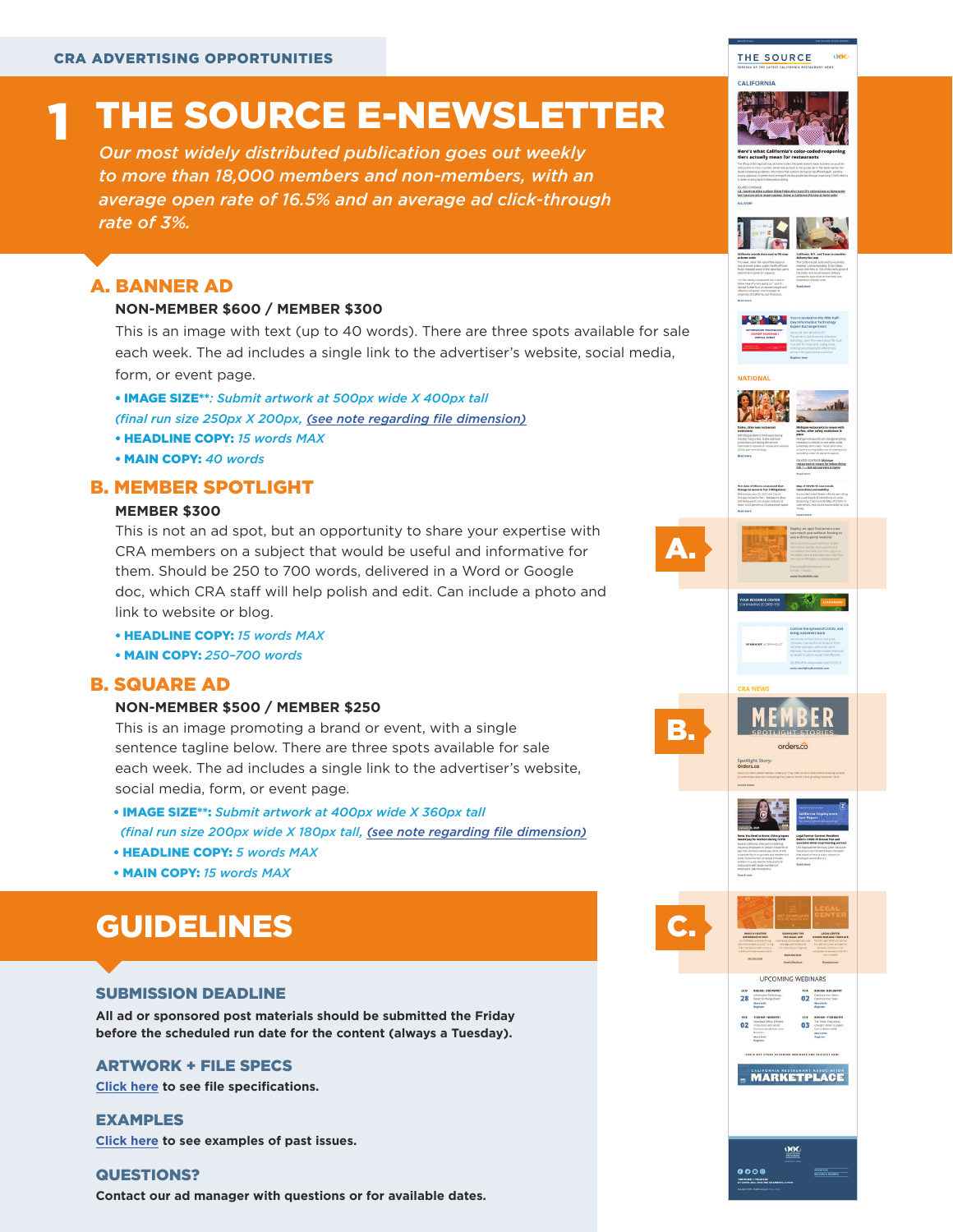## 2 THE CRA WEBSITE

*Our main website sees an average duration session of 1.5 minutes. All of CRA's eblasts, newsletters and digital ads drive traffic to the site.* 

### A. HOME PAGE COMPANY LOGO BANNER

#### **ALLIED MEMBER BENEFIT (ENHANCED +)**

This is a logo only, to run as part of a carousel of new allied members on the home page. Should include a link to allied member's website or partner page on calrest.org. Will run one month post join.

• IMAGE SIZE\*\*: *Submit artwork at high resolution (final run size 400px max width X 400px max height, please submit as an .eps, .png or .jpg*



### GUIDELINES

### SUBMISSION DEADLINE

**Ads run for one month and materials should be submitted at the beginning of the month desired.**

### ARTWORK + FILE SPECS

**Click here to see file specifications.**

**Click here to see our site.** EXAMPLES

**Contact our ad manager with questions or for available dates.** QUESTIONS?